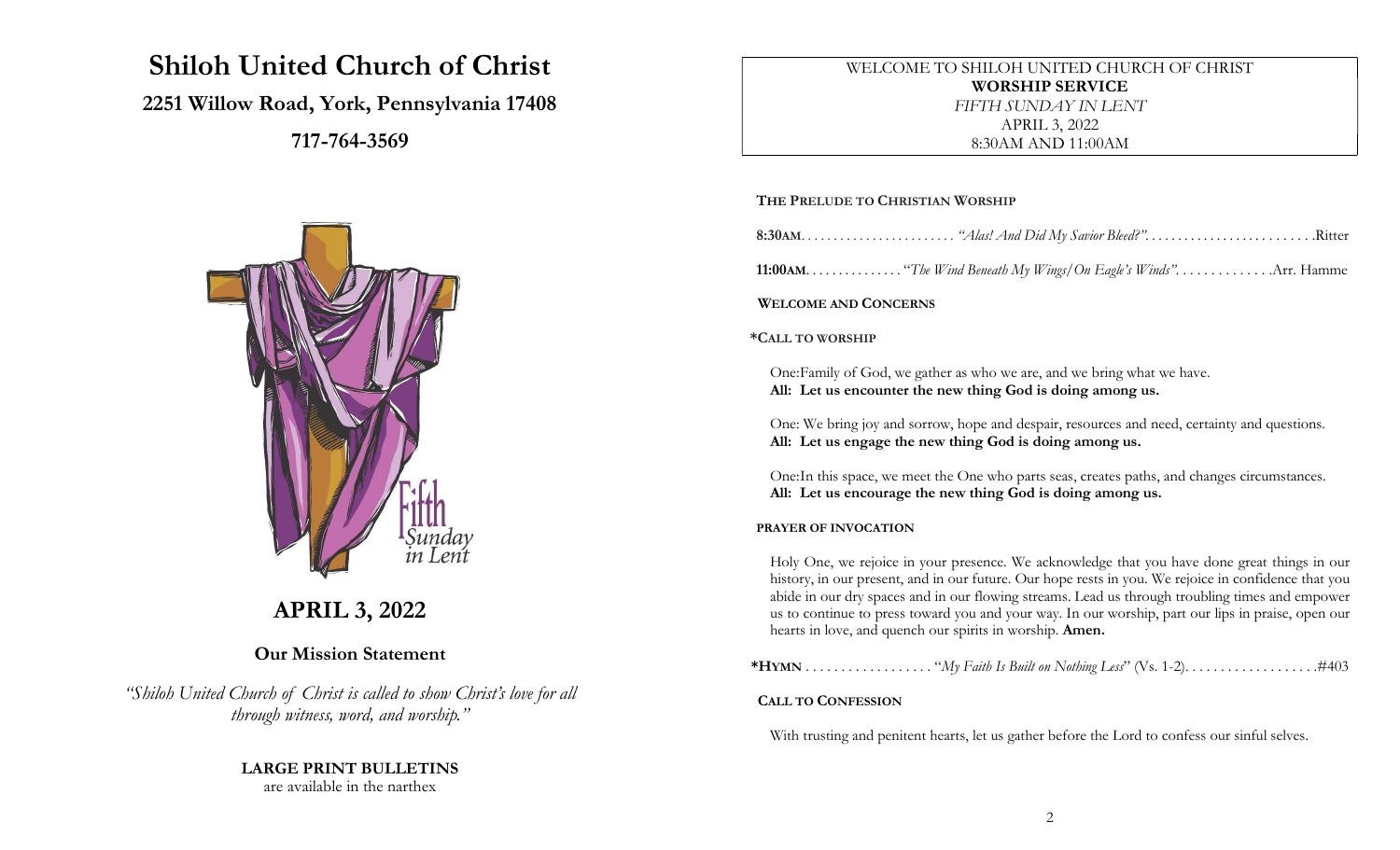#### UNISON PRAYER OF CONFESSION

God of Never-Ending Creation, you call us to forget the things of old that weigh us down. Rather, you call us to embrace the fruitful future you have placed before us. However, we are a stubborn people, reluctant to let things go: we cling to "the good 'ole days" that we long for... we turn away from that which you call us to be: a people of hope, a people of joy, a people of love, a people of peace. Instead, we seek to return to Egypt rather than head for the promised land. Forgive us, Lord, for our shortsightedness and our stubbornness. Forgive us, Lord, for our fearfulness and our frailty. Forgive us, Lord, for we are a sinful people in need of your redemption. Amen.

#### ASSURANCE OF PARDON

Hear these words of comfort from the prophet Isaiah: "Do not remember the former things, or consider the things of old. I am about to do a new thing; now it springs forth, do you not perceive it? I will make a way in the wilderness and rivers in the desert. "Friends, even among us, sinners though we are, God is doing a new thing! The mercy of God has washed us clean and brought water to our thirsty souls. **Amen.** 

#### EXCHANGING THE PEACE OF CHRIST (Please wave to one another)

In the face of a stranger, in the greeting of a friend, we see our Lord, Jesus Christ. In the love of Christ, welcome those around you today.

The peace of God be with you. And also with you.

#### CHILDREN'S TIME

| All children (including infants) and youth who desire to come forward for the Children's Sermon are welcomed and<br>encouraged to do so. Parent's/caregivers are welcome to accompany their child during the children's message. |                   |
|----------------------------------------------------------------------------------------------------------------------------------------------------------------------------------------------------------------------------------|-------------------|
|                                                                                                                                                                                                                                  |                   |
| <b>WITNESS TO OUR SACRED STORY</b>                                                                                                                                                                                               |                   |
| Psalm 126<br>John 12:1-8                                                                                                                                                                                                         |                   |
|                                                                                                                                                                                                                                  |                   |
| Gospel Reading: Isaiah 43:16-21                                                                                                                                                                                                  |                   |
| <b>SERMON</b>                                                                                                                                                                                                                    | "Forget the Past" |
|                                                                                                                                                                                                                                  |                   |

#### PASTORAL PRAYER

#### SILENT PRAYER

#### THE LORD'S PRAYER

Our Father, who art in heaven, hallowed be thy name. Thy kingdom come. Thy will be done, on earth as it is in heaven. Give us this day our daily bread. And forgive us our sins, as we forgive those who sin against us. And lead us not into temptation, but deliver us from evil. For thine is the kingdom, and the power, and the glory forever. Amen.

#### PRESENTING OUR TITHES AND OFFERINGS BEFORE GOD

#### INVITATION TO THE OFFERING

In the gospel reading, we find a story of abundant generosity. Let us be like Mary who did not count the cost of the blessing she shared but only sought the good, purpose, and reward of her gift. Let us not hesitate to pour what we have out in order to touch lives, comfort and console, and meet the needs we encounter in our community and our world.

|--|--|--|

Praise God from whom all blessings flow; Praise God all creatures here below; Praise God above, You heavenly host: Praise Father, Son, and Holy Ghost. Amen.

#### \*PRAYER OF DEDICATION

Anoint these gifts, Generous God, that they may fulfill their purpose. Through the pouring out of our financial resources, unique passions and skills, and faithful companionship with our community, may we impart hope, render joy, and participate in your kingdom. Amen.

\*CLOSING HYMN. . . . . . . . . . . . . . . . . . . ."In the Bulb There is a Flower". . . . . . . . . . . . . . . . . . . . . #433

#### **BENEDICTION**

As you go into the world, may the aroma of your faith fill the air around you. May your hope perfume your encounters. May your touch mend broken walls. And may the God of hope and peace, guide you, envelope you, and sustain you on the journey and in the work.

#### All: Amen.

#### **POSTLUDE**

## WE ARE DELIGHTED THAT YOU JOINED US FOR WORSHIP TODAY!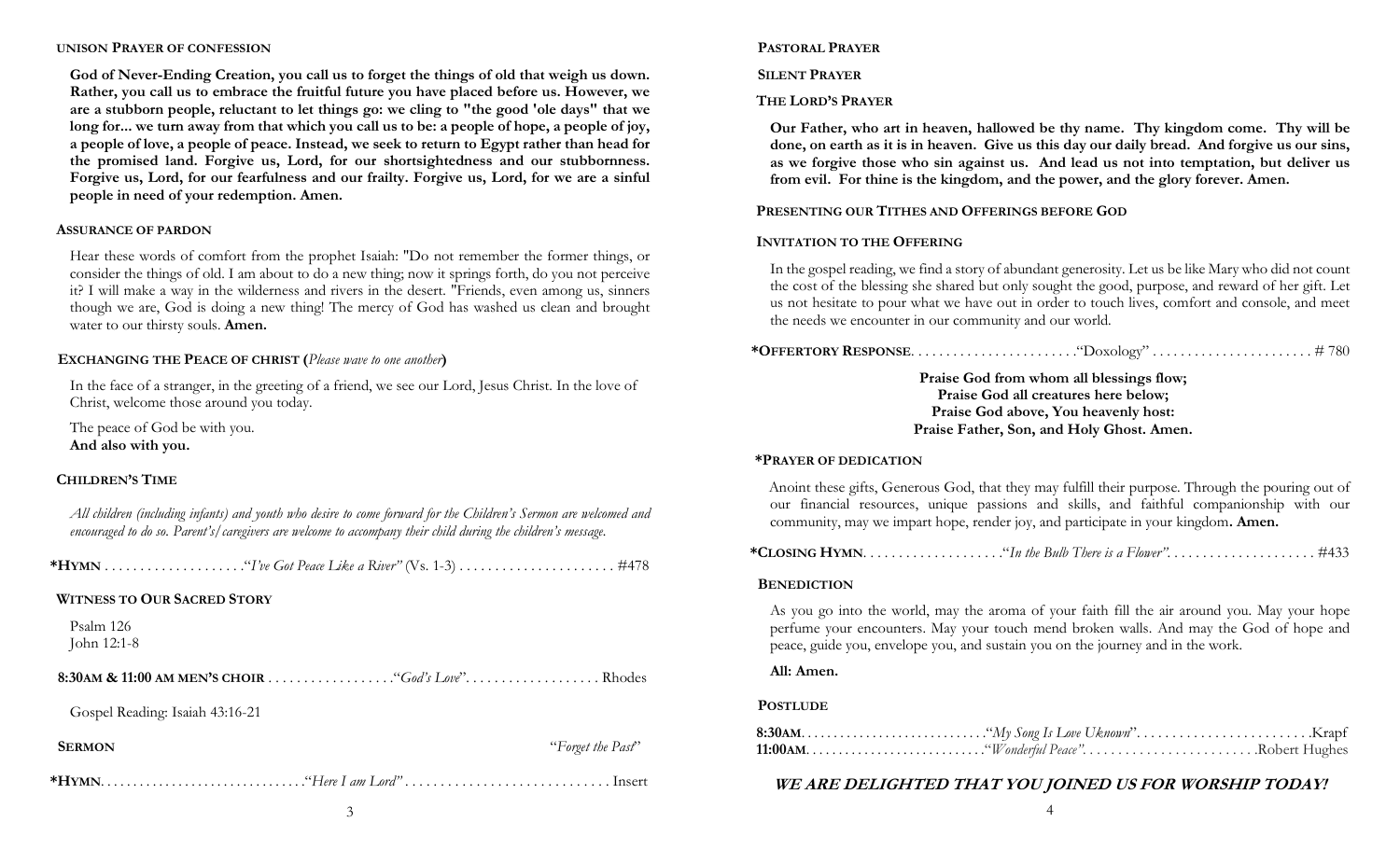- FREALTAR FLOWERS are presented to the glory of God and in loving memory of Gordon "Skip" Heath by Ginny and family.
- THE BULLETINS are dedicated to the glory of God and in loving memory of Lee (Husband-Father) and Laura (Daughter-Sister) by Joan, Matthew Hamme and family.
- > LITURGIST: 8:30AM: Ray Fox 11:00AM: Bobby Limbert
- USHERS: 8:30AM: Kevan & Lisa Stough 11:00AM: Volunteer
- GREETERS: 8:30AM Jack & Diane Jordan 11:00AM: Stephanie Berkheimer
- NURSERY DUTY: 8:30AM Nathan Limbert 11:00AM Linda Little
- MUSIC: 8:30AM Sandy Bamberger & Men's Choir 11:00AM Joan Hamme & Men's Choir.

## WE WOULD LIKE TO THANK ALL OF THE VOLUNTEERS AND MUSICIANS FOR PROVIDING THE WORSHIP MUSIC THIS SUNDAY!

## PRAYERS FOR THE WEEK:

Morning Prayer: All-Loving God, the night has passed, and the day lies open before me. As I rejoice in the gift of this new day, so may the light of your presence, O God, set my heart on fire with love for you; now and forever. Amen.



Evening Prayer: As my evening prayer rises before you, O God, so may your mercy come down upon me to cleanse my heart and set me free to sing your praise now and forever. Amen



During Lent, the Sunday school classes are collecting offerings for the Friends and Neighbors of Pennsylvania. This group is based in York and cares for the homeless. They go out daily to find the homeless wherever they are living - under bridges, in tents etc. The group makes the homeless aware of upcoming severe weather conditions and attempts to provide resources where they can be safe. They also provide tents, sleeping bags, long underwear and other supplies for daily living. If you

would like to help the Sunday School classes, you can mark your offering envelope with Sunday School -Lent or use another envelope marked for the Sunday School Lent offering.

## PRAYERS FOR OUR COMMUNITY OF FAITH

Chuck and Sandy Baboian, Julene Bechtel, Jim Sr. and Rosemary Bentzel, Rosabel Bentzel, Oscar Bupp, Uble & Nan Frost, Mark Garber, Beverly Hoak, Bev Kirk, Donna Krone, Dottie Limbert, Catherine Lochman, Marguerite Lochman, Arlene Myers, Joanne Overmiller, Randy Reisinger, Cindy Repman, Charlotte Rohrbaugh, Jessie Sechriest, Gladys Seigman, Cedric Simpson, Sue Trimble, Stewart Wagner, Elva Winter

## THOSE WHO GRIEVE FOR THEIR LOVED ONES

The Rodgers Family, The Matthews/Curren Family, The Myers Family, The Keith Family, The Anstein Family, The Wagner Family, The Heath Family, The Hoak/McGinnis Family, The Reiber Family

The Women's Guild will be meeting April 4 at 1:00 pm in room 202. The program will be from our study book Leading a Life of Balance, Chapter Three: Balancing Schedules and Interruptions. Susan Reidy will be leading this chapter. We invite all women of the church to join us at any time.





We are hosting an Easter Egg Hunt for the ELC on Sunday, April 10 from 2:00-3:00 p.m. We are in need of plastic eggs and candy to fill them. There will be a basket in the gallery for the collection. Please drop off any donations by April 4. We are hoping to fill about 600 eggs!

## <sup>E</sup>VERYONE IS INVITED TO BRUNCH!

On Palm Sunday, April 10, there will be a brunch buffet during the Sunday School hour - 9:45 to 10:45 in room 100. We will not have Sunday School on this day. We hope to see you all there!

\*Food will be provided by Consistory committees. There is a sign-up sheet in the Gallery and the Welcome Center.